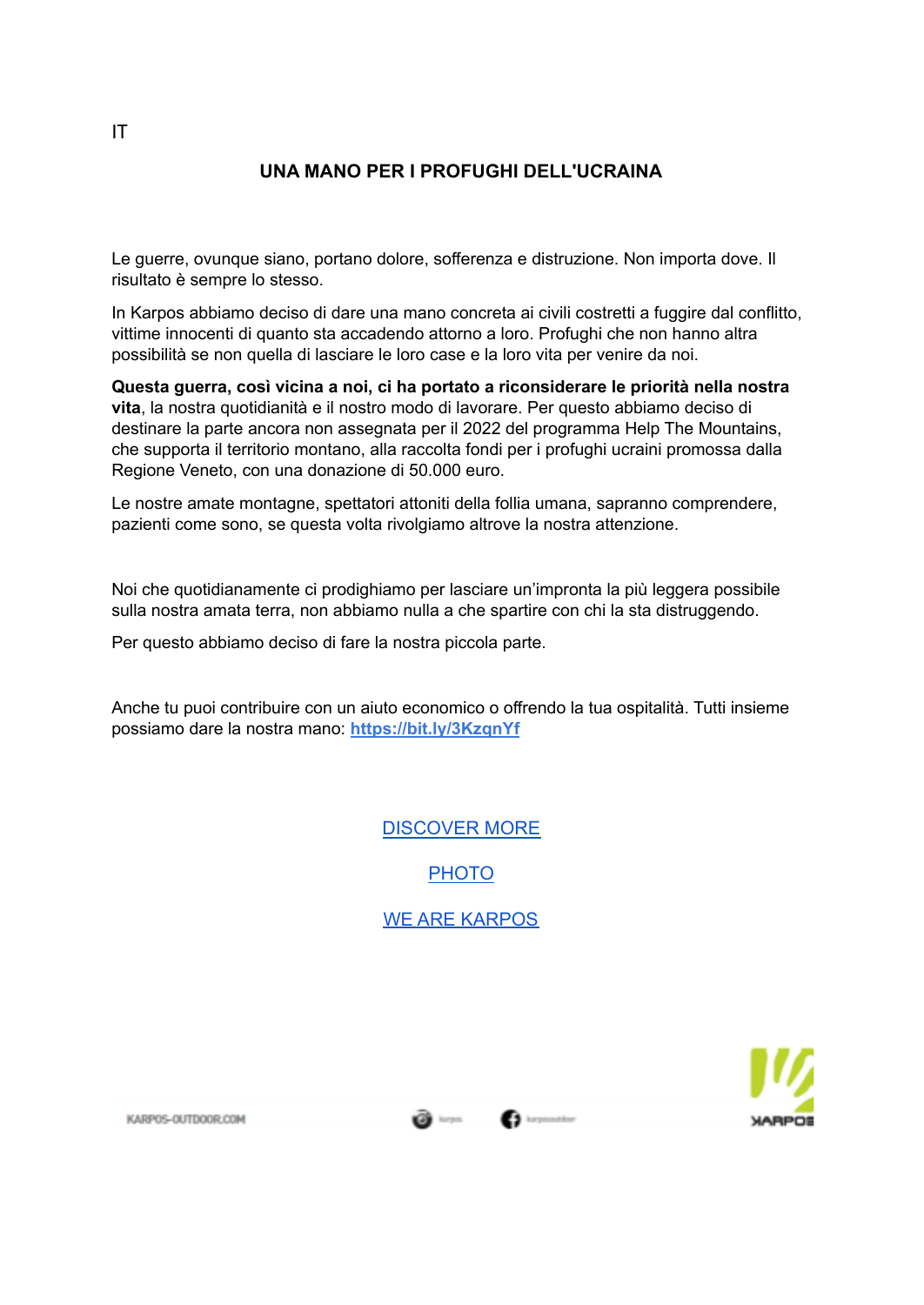## **A HELPING HAND FOR REFUGEES FROM UKRAINE**

Wars, wherever they are, bring pain, suffering, and destruction. It doesn't matter where; the result is always the same.

We at Karpos have decided to provide tangible assistance to civilians forced to flee the conflict. Innocent victims of what is happening around them. Refugees who have no alternative but to leave their homes and their lives to come here.

**This war, so close to us, has caused us to reevaluate our priorities in life, in our everyday routines**, and in the way we work. For this reason, we've decided to contribute the unallocated 2022 funds for the Help the Mountains program, which supports the mountain area, to the Veneto Region's fundraising campaign for Ukrainian refugees, with a donation of 50,000 euros.

Our beloved mountains, shocked spectators of human madness, will understand, patient as they are, if we turn our attention elsewhere this time.

Those of us who work every day to leave the lightest possible footprint on our beloved land have nothing to do with those who are destroying it. This is why we've decided to do our small part.

You can contribute as well, with financial help or by offering your hospitality. Together we can lend a helping hand:

**https://bit.ly/3KzqnYf**

[DISCOVER MORE](https://bit.ly/3KzqnYf)

**[PHOTO](https://karposoutdoor.sharefile.com/d-s527ba4f746d044b8a6021c9e65a6713f)** 

[WE ARE KARPOS](https://www.karpos-outdoor.com/2/karpos/who-we-are)

**CO** karpes

**C** largessation



EN

KARPOS-OUTDOOR.COM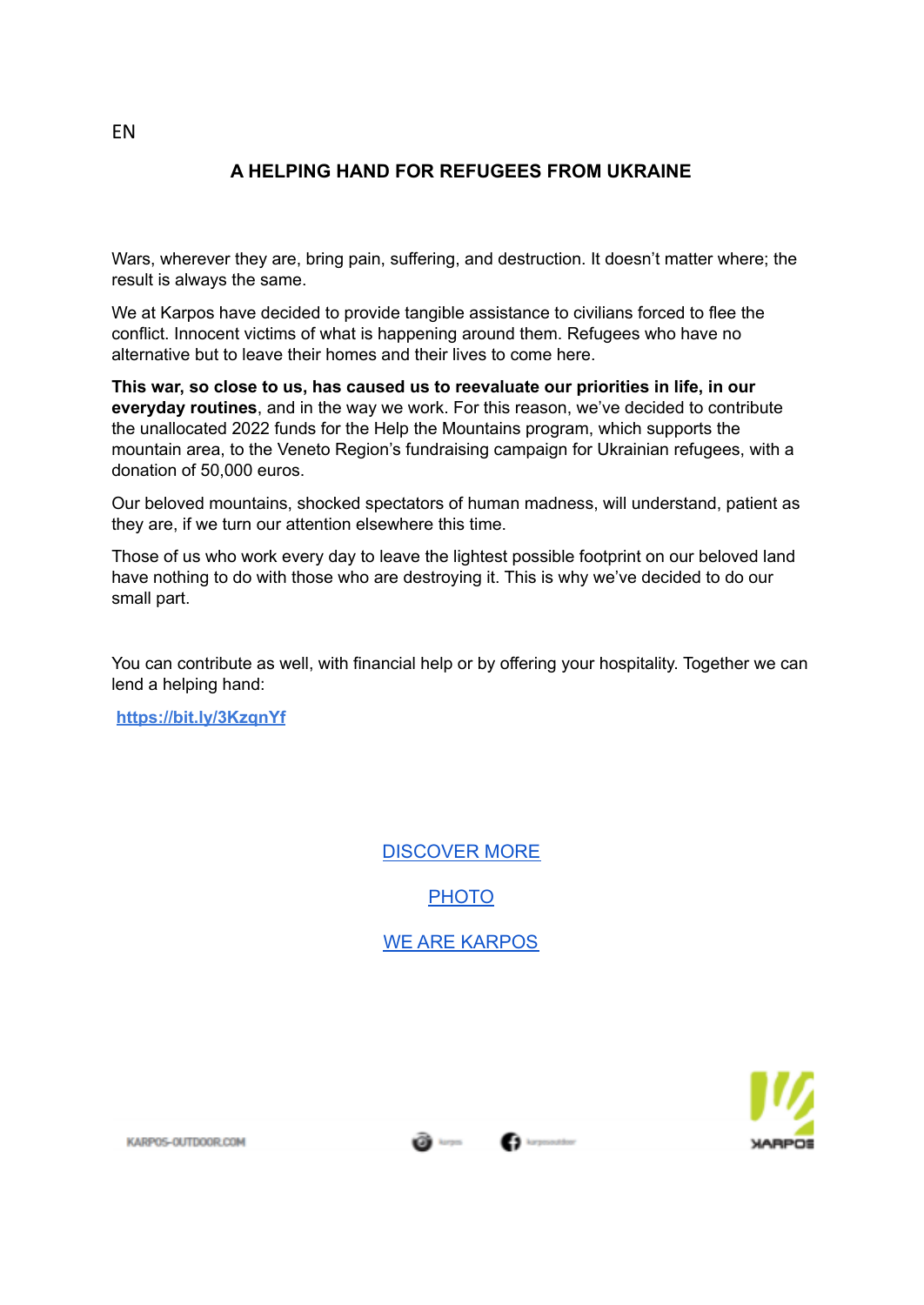# **UNTERSTÜTZUNG VON KARPOS FÜR FLÜCHTLINGE AUS DER UKRAINE**

Wo auch immer Kriege stattfinden, sie bringen stets großen Schmerz, unvorstellbares Leid und sinnlose Zerstörung mit sich. Egal in welchem Land, das Ergebnis ist immer gleich.

Wir bei Karpos haben daher beschlossen, die ukrainischen Bürger und Bürgerinnen, die gezwungen sind, vor dem Konflikt zu fliehen, mit konkreten Maßnahmen zu unterstützen. Menschen, die durch das Kriegsgeschehen um sie herum zu unschuldigen Opfern wurden. Flüchtlinge, die keine andere Alternative haben als ihr Zuhause und ihr bisheriges Leben zu verlassen.

**Dieser Krieg, der sich gefühlt vor unserer Haustüre abspielt, ist Anlass für uns, die Prioritäten in unserem Leben**, unsere Gepflogenheiten im Alltag und unsere Arbeitsweise zu überdenken. Daher haben wir beschlossen, die Spendenaktion der Region Veneto für ukrainische Flüchtlinge mit dem für 2022 noch nicht verplanten Anteil unseres HELP THE MOUNTAINS Programms zu unterstützen und den Betrag von € 50.000.- zu spenden.

Mit dem Programm HELP THE MOUNTAINS greifen wir normalerweise Projekten unter die Arme, die sich für den Schutz unserer Bergregion engagieren.

Unsere geliebten Berge, geduldige und zugleich bestürzte Zuschauer des menschlichen Wahnsinns, haben aber sicherlich Verständnis dafür, dass wir in Zeiten wie diesen unsere Aufmerksamkeit einem anderen Thema widmen.

Diejenigen von uns, die täglich bemüht sind, ihren ökologischen Fußabdruck auf unserem geliebten Planeten möglichst gering zu halten, haben nichts gemein mit denjenigen, die alles zerstören. Aus diesem Grund haben wir uns zu dieser Spende entschieden, um unseren Teil beizutragen.

Auch Du kannst Deinen persönlichen Beitrag leisten, sei es durch finanzielle Unterstützung oder indem Du Flüchtlinge aufnimmst. Gemeinsam können wir helfen: **<https://bit.ly/3KzqnYf>**

[DISCOVER MORE](https://bit.ly/3KzqnYf)

[PHOTO](https://karposoutdoor.sharefile.com/d-s527ba4f746d044b8a6021c9e65a6713f)

[WE ARE KARPOS](https://www.karpos-outdoor.com/2/karpos/who-we-are)

KARPOS-OUTDOOR.COM



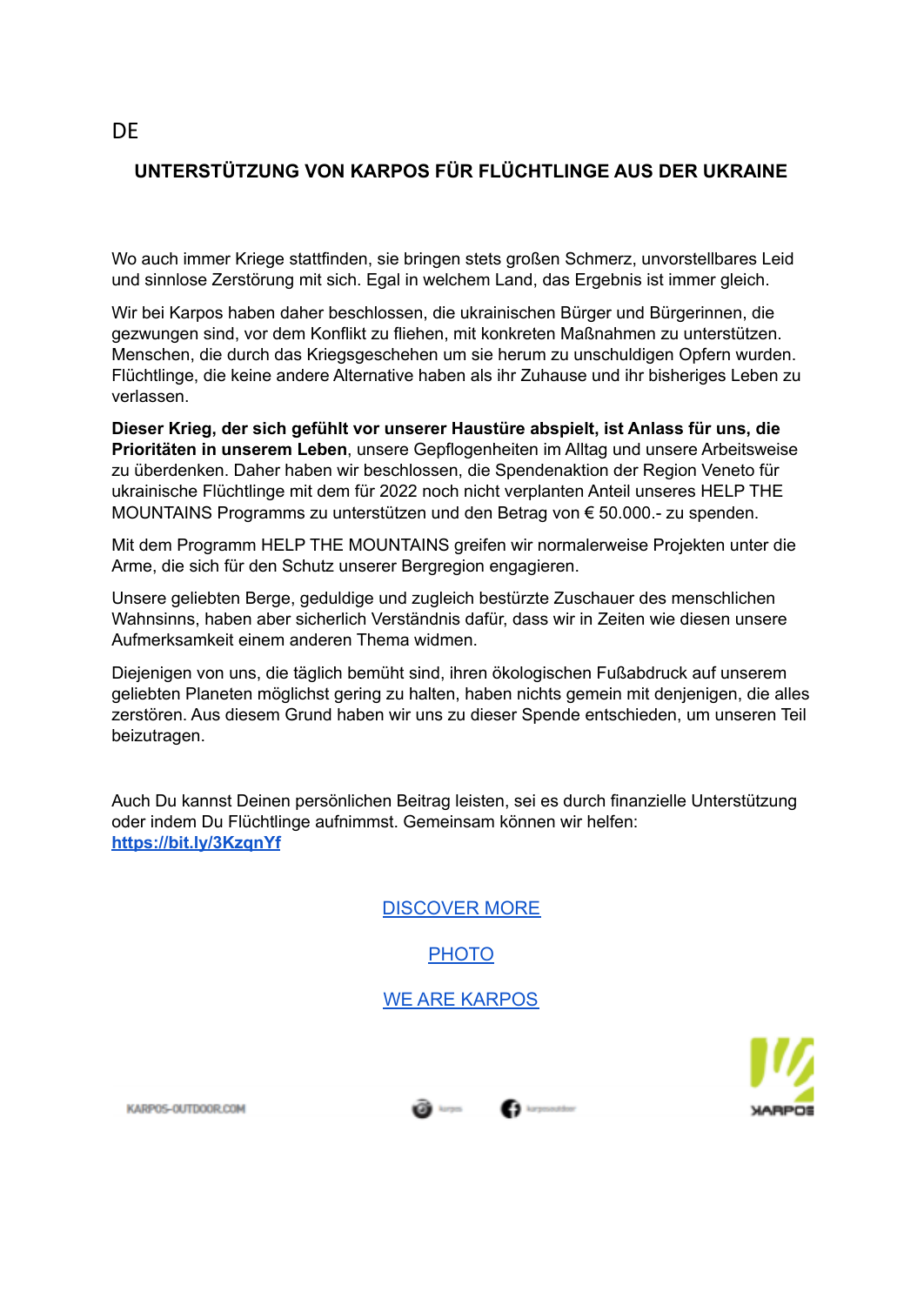## **UN COUP DE POUCE POUR LES RÉFUGIÉS DE L'UKRAINE**

Les guerres, où qu'elles soient, apportent douleur, souffrance et destruction. Peu importe où. Le résultat est toujours le même. Chez Karpos, nous avons décidé de donner un coup de main concret aux civils obligés de fuir le conflit, victimes innocentes de ce qui se passe autour d'eux. Des réfugiés qui n'ont pas d'autre choix que de quitter leur foyer et leur vie.

**Cette guerre, si proche de nous, nous a amenés à reconsidérer les priorités de nos vies, de notre quotidien et de notre façon de travailler**. Pour cette raison, nous avons décidé de céder la partie non encore allouée du programme Help The Mountains 2022, qui soutient les territoires de montagne, à la collecte de fonds pour les réfugiés ukrainiens promue par la région Vénétie, avec un don de 50 000 euros.

Nos montagnes bien-aimées, spectatrices de la folie humaine, comprendrons si pour cette fois nous donnons une part de notre attention vers d'autres horizons.

Nous essayons quotidiennement de laisser une empreinte la plus légère possible sur notre terre bien-aimée. Nous n'avons ainsi rien à voir avec ceux qui la détruisent. C'est pourquoi nous avons décidé de faire notre petite part.

Vous aussi, vous pouvez contribuer avec une aide financière ou en offrant votre hospitalité. Tous ensemble, nous pouvons donner un coup de pouce: **https://bit.ly/3KzqnYf**

> [DISCOVER MORE](https://bit.ly/3KzqnYf) **[PHOTO](https://karposoutdoor.sharefile.com/d-s527ba4f746d044b8a6021c9e65a6713f)** [WE ARE KARPOS](https://www.karpos-outdoor.com/2/karpos/who-we-are)



KARPOS-OUTDOOR COM